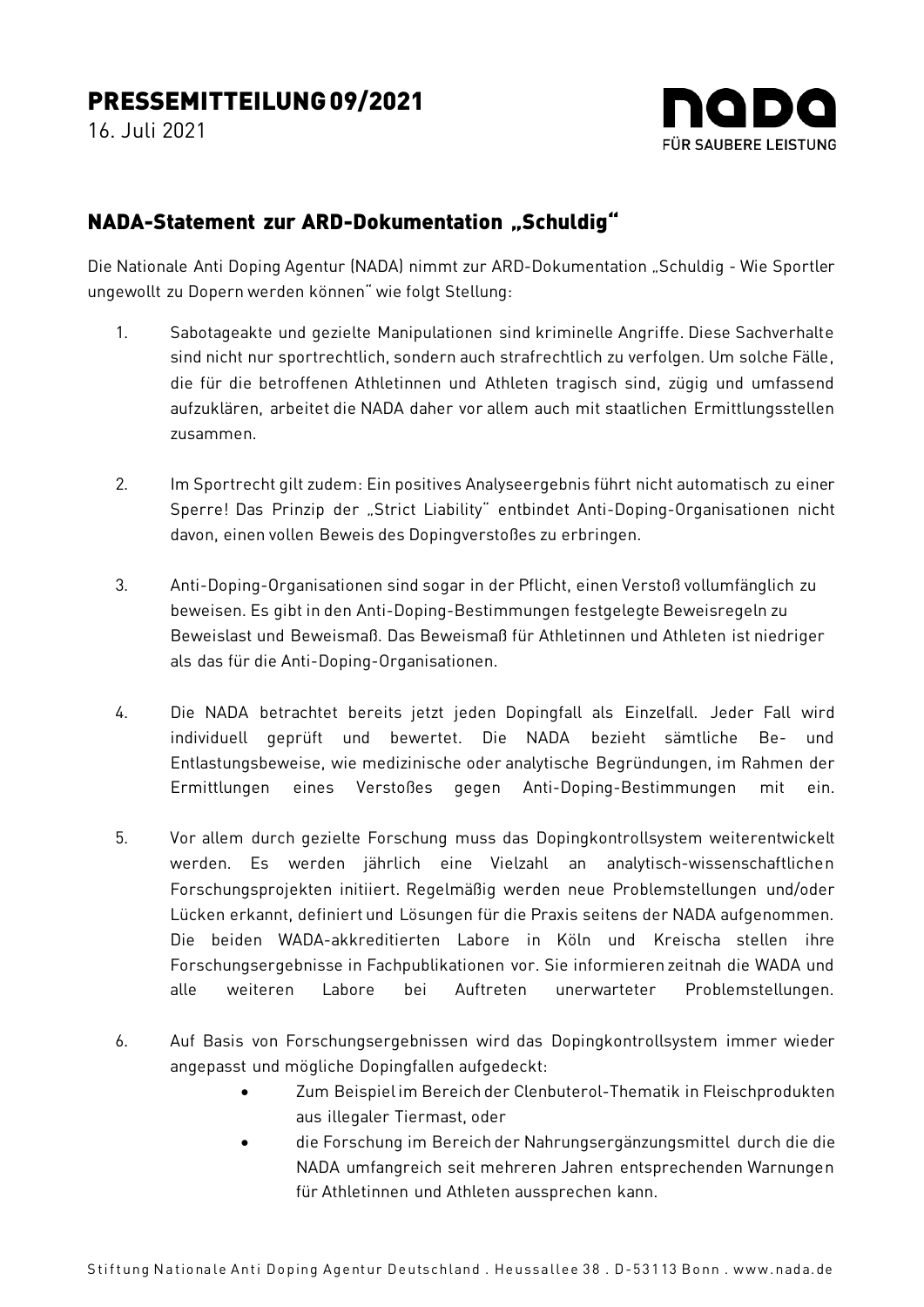

- 7. Die NADA wird die Ergebnisse der Studie auswerten und zeitnahe Lösungsansätze erarbeiten. Das bedeutet konkret:
	- Die NADA wird die bereits vorhandene Dopinganalytik noch stärker darauf fokussieren, Abgrenzungen zwischen der unverschuldeten Aufnahme von Dopingsubstanzen und einem bewussten Gebrauch zu Dopingzwecken im Sport zu definieren.
	- Die Erkenntnisse des Forschungsprojektes werden unmittelbar in die sportrechtlichen Ergebnismanagement- und Disziplinarverfahren eingebracht.
	- Die NADA wird präventiv auf die Erkenntnisse der Studie hinweisen, Handlungsempfehlungen und Hilfestellungen für Athletinnen und Athleten erstellen und diese aktiv kommunizieren.
	- Als weiteren Lösungsansatz schlägt die NADA vor, die Ausrichtung und die Häufigkeit von Dopingkontrollen zu erhöhen.
	- Hierbei setzt die NADA auf die Effektivität des Dried Blood Spots [\(https://www.nada.de/doping-kontroll-system/entwicklung\).](https://www.nada.de/doping-kontroll-system/entwicklung) Durch die regelmäßige Anwendung dieser minimalinvasiven Testmethode, können Athletinnen und Athleten vor Dopingfallen geschützt werden. Die zufällige Aufnahme von Dopingsubstanzen, detektiert in einer Urinoder Blutprobe, könnte mit den Ergebnissen aus dem Dried Blood Test abgeglichen und so zur aktiven und zeitnahen Entlastung der Athletinnen und Athleten dienen.
	- Schließlich wird die NADA den Ansatz nicht analytischer Ermittlungen weiter vertiefen. Intelligence&Investigations mit technischer Unterstützung dient der NADA als Grundlage für zusätzliche Beweise, die einen Dopingverstoß im Einzelfall erhärten aber auch entkräften können.
- 8. Die WADA als zentraler Regelungsgeber ist aufgefordert, nun unmittelbar Vorgaben zum Umgang mit den Erkenntnissen der Studie und der Auswirkung auf das Dopingkontrollsystem weltweit zu machen.
- 9. Die NADA wird im Rahmen ihrer Möglichkeiten alles daransetzen, Athletinnen und Athleten vor möglichen Manipulationen und Dopingfallen zu schützen. Sie steht allen Sportlerinnen und Sportlern bei Fragen dazu jederzeit zur Verfügung.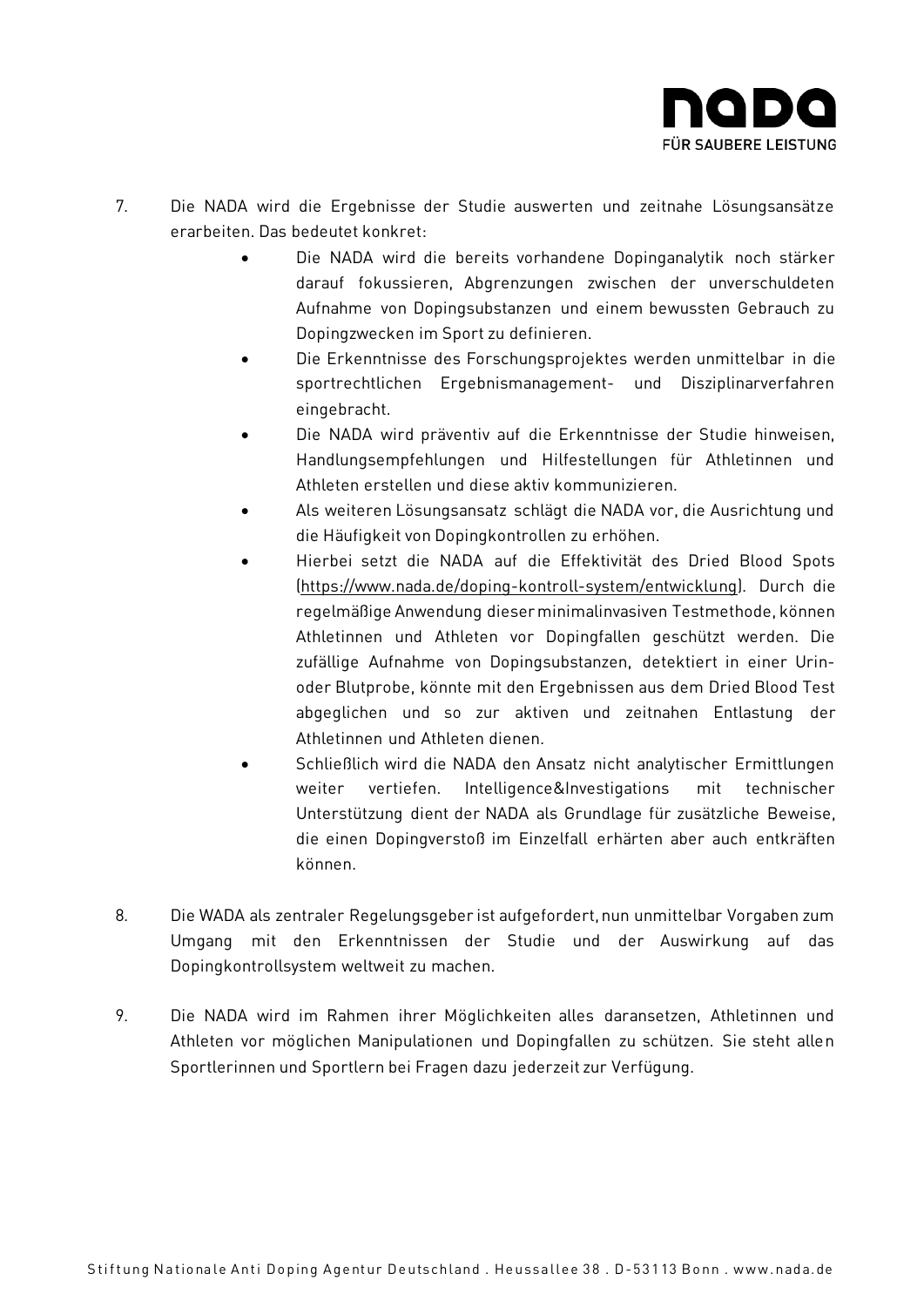## --English--



## NADA Germanys Statement on ARD Documentation "Guilty"

The National Anti Doping Agency of Germany (NADA) comments on the ARD documentary "Guilty - How athletes can become dopers unintentionally" as follows:

- 1. Acts of sabotage and targeted manipulation are criminal attacks. These facts are not only to be prosecuted under sports law, but also criminally. NADA Germany works primarily with state investigative bodies to clear up such cases, which are tragic for the athletes concerned, quickly and comprehensively.
- 2. In sports law, the following also applies: A positive analysis result does not automatically lead to a ban! The principle of "strict liability" does not release anti-doping organizations from providing full evidence of the doping violation.
- 3. Anti-doping organizations are even obliged to fully prove a violation. There are rules of evidence laid down in the anti-doping rules on the burden of proof and standard of proof. The level of evidence for athletes is lower than that for anti-doping organizations.
- 4. NADA Germany already considers every doping case as an individual case. Each case is checked and assessed individually. NADA Germany includes all incriminating and exonerating evidence, such as medical or analytical reasons, in the context of the investigation of a violation of anti-doping regulations.
- 5. The doping testing programme must be further developed, especially through targeted research. A large number of analytical-scientific research projects are initiated every year. New problems and / or gaps are regularly identified, defined and practical solutions are adopted by NADA Germany. The two WADA-accredited laboratories in Cologne and Kreischa present their research results in specialist publications. They inform WADA and all other laboratories promptly in the event of unexpected problems.
- 6. On the basis of research results, the doping testing programme is continuously adapted and possible doping traps are uncovered:
	- For example in the area of clenbuterol in meat products from illegal animal fattening, or
	- research in the field of nutritional supplements through which NADA has been able to issue appropriate warnings for athletes for several years.
- 7. NADA Germany will evaluate the results of the study and develop prompt solutions. Specifically, this means:
	- NADA Germany will focus the existing doping analysis even more on defining the boundaries between the involuntary ingestion of doping substances and conscious use for doping purposes in sport.